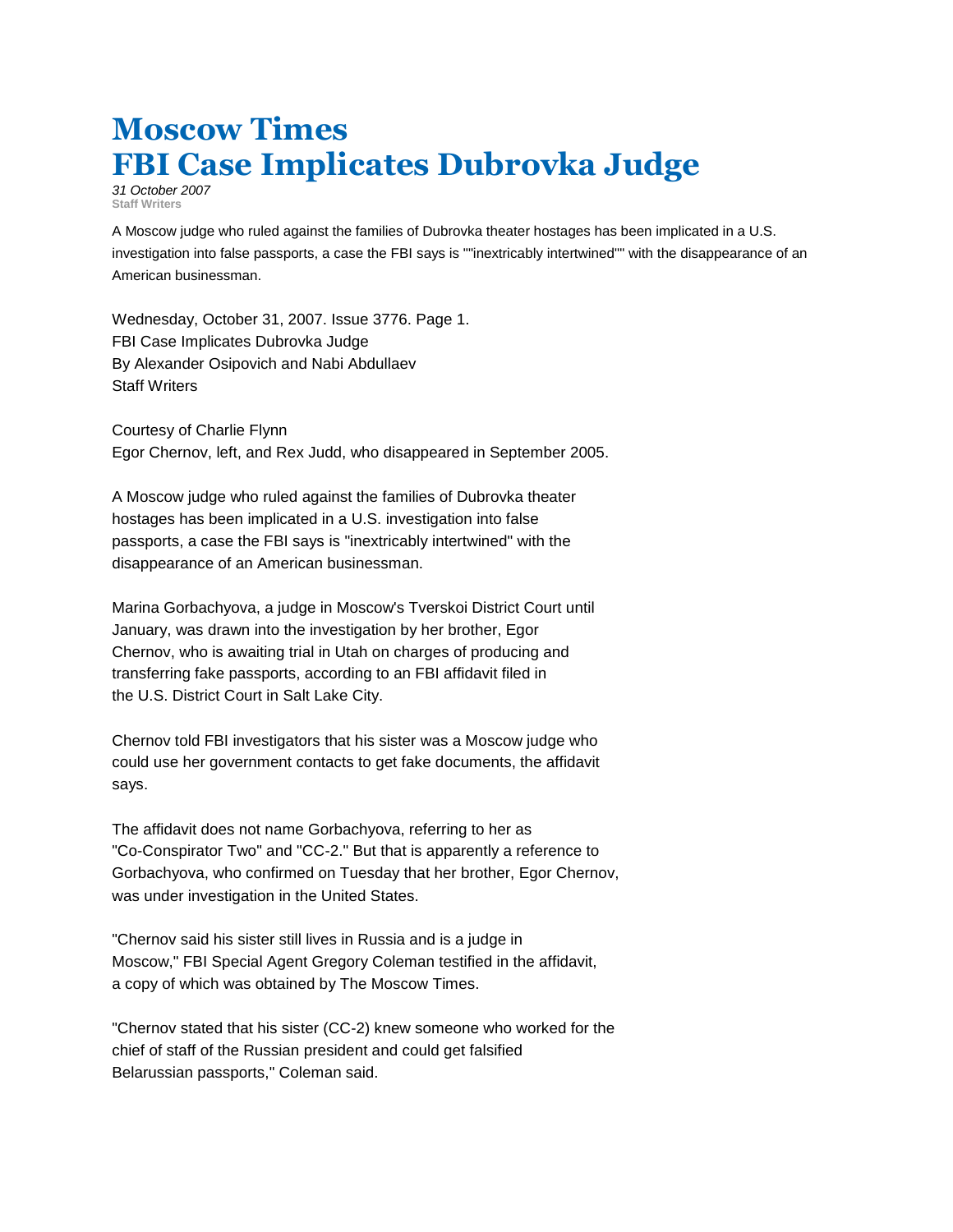Gorbachyova denied any wrongdoing and said she was unaware that the FBI regarded her as a co-conspirator in Chernov's case.

"My brother never said that about me," she said by telephone. "I don't have any relation to the presidential administration, and I never had any connection to faked passports."

Gorbachyova's husband, Alexander Gorbachyov, also denied wrongdoing. The FBI affidavit calls the husband of Chernov's sister "Co-Conspirator Three" and says Chernov supplied him with a fake Bulgarian passport.

The Utah investigation is a strange twist in the story of Gorbachyova, who first gained notoriety in 2003 when she presided over court hearings related to the Dubrovka theater crisis.

Chechen attackers seized the theater on Oct. 23, 2002, leading to a 56-hour siege that ended with the deaths of 129 hostages, many killed after a botched rescue operation in which special forces pumped a knockout gas into the building.

Gorbachyova rejected claims from many hostage relatives for compensation from City Hall, sometimes refusing to listen to their evidence. Plaintiffs and their lawyers have described her as rude and biased.

"She is not an ordinary judge," Igor Trunov, a lawyer for many of the Dubrovka plaintiffs, said Tuesday.

Gorbachyova returned to the media spotlight in May 2006, when she ruled against gay activists who wanted to organize a gay pride parade in Moscow but were blocked by City Hall.

Gorbachyova said she resigned in January to take care of her ailing mother. She and her husband run a business selling Doberman Pinscher puppies via the Internet.

Her brother, Chernov, is a Russian citizen with permanent residency in the United States, according to the FBI. Before his indictment in June, he lived in Lehi, Utah, a suburb of Salt Lake City.

Chernov was arrested after investigators confronted him with fake Bulgarian identity papers that showed his photograph along with the name Vasko Svetlinov Aleksandrov, the FBI affidavit said.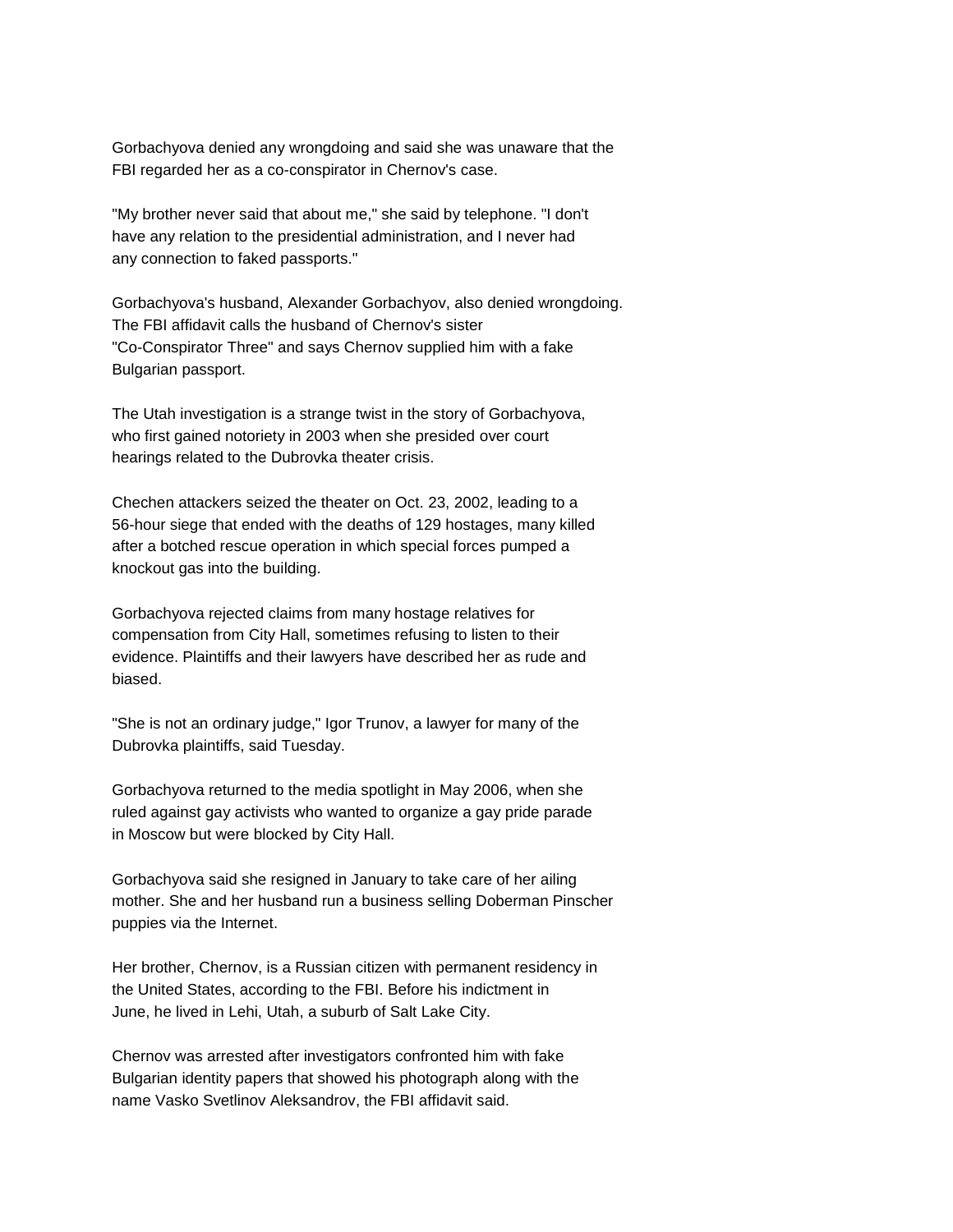"How can we deal with this?" he replied, FBI agent Coleman said in the affidavit.

Chernov's lawyer, Jerome Mooney, said Tuesday that the origins of the falsified documents were still being established and denied that Chernov had been the source of them.

"Mr. Chernov was not the person who was responsible for creating passports in the event that anybody had some," Mooney said by telephone from Los Angeles.

Mooney said he did not know anything about Gorbachyova but said his client had a sister in Russia named Marina.

The link between Gorbachyova and the FBI investigation was also confirmed by Charlie Flynn, an investment banker with dual Canadian-British citizenship, who met Chernov and Gorbachyova a number of times and said he had spoken to FBI investigators about the case.

Gorbachyova and her husband confirmed that they had met Flynn. Her husband and Flynn expressed a deep dislike for each other.

Intriguingly, the FBI affidavit suggests that the alleged false passports may be the tip of the iceberg in a much more serious case involving the possible murder of a U.S. citizen, one of Chernov's business partners, in Thailand.

The U.S. citizen, called "Co-Conspirator One" in the affidavit, was a one-time motivational speaker who lived in upstate New York. U.S. media reports have identified him as Rex Judd, a millionaire who dealt in get-rich quick schemes and disappeared after flying to Bangkok in September 2005.

At the time, Judd was facing tax-evasion charges, and Chernov got him a fake Russian passport to flee the country, according to the affidavit. After Judd's disappearance, his wife met with Chernov, who told her that Judd had fled, the affidavit said.

But another source told the FBI a darker story.

Once Judd got to Thailand, he was murdered on Chernov's orders, according to a man identified as "Co-Conspirator Seven" in the FBI affidavit. The man -- whom Chernov's lawyer identified as Florida resident Paul Combs -- backed up his story by showing Judd's wedding